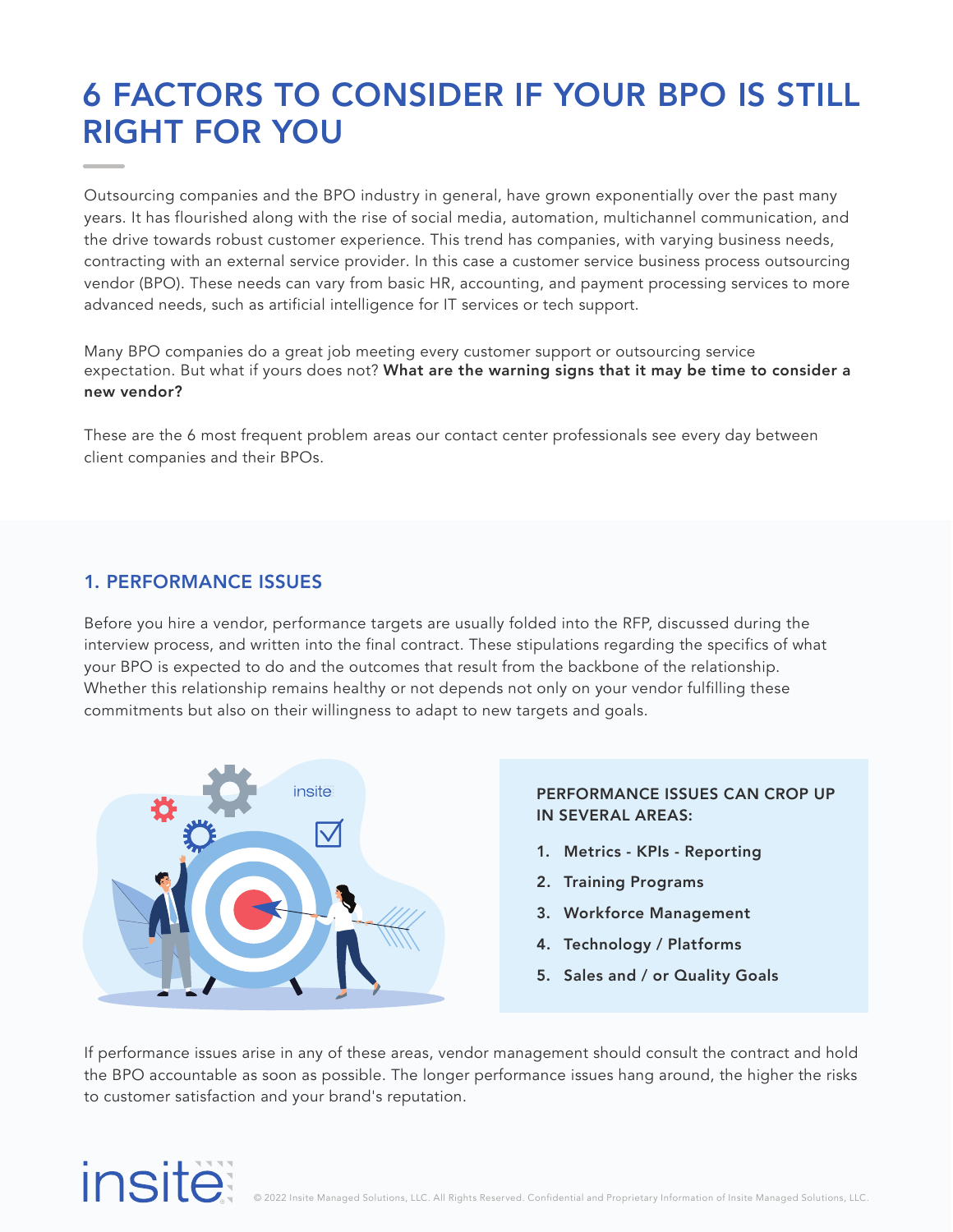

### 2. COSTS ARE OUT OF LINE

Is your vendor giving you a fair shake when it comes to price? Sure, they may be adhering to the letter of the contract in terms of time clocks and hourly rates. But is the service you're paying for a good deal? Are the invoices accurate? And what is your vendor doing to squeeze the most out of each dollar you send their way?

Are they investing in new knowledge management platforms that speed agents along and give customers what they're looking for? Are they installing AI and automation for the repetitive tasks that slow agents down? How do they score on omnichannel integration?

If you sense you're paying too much or your ROI is too low, these are a few of the questions you should be asking. Dig deep into your vendor's processes and discover the gaps that increase your bill or cost you untapped revenue.

### 3. RECRUITING / ATTRITION CHALLENGES

Staffing problems can present in the form of an under-qualified workforce, high attrition levels, the inability to recruit and fill roles, or all of these. Your vendor should provide a weekly readout on their ability to hire and retain staff. They should also communicate any challenges that prevent them from hitting targets.

We've all experienced the frustration that accompanies a call with an agent who lacks knowledge or communication skills. High turnover exacerbates the problem as new agents typically need to ramp up through training before moving onto the frontlines. Speed to competency depends on the level of talent hired and the effectiveness of onboard training.

And if a shortage of agents persists because of high attrition or ineffective recruiting, customer experience takes a hit due to long hold times, excessive AHT, unsatisfactory resolutions, etc. Plus, employee experience suffers among the remaining agents because they are overworked, a negative feedback loop that fuels even more attrition.

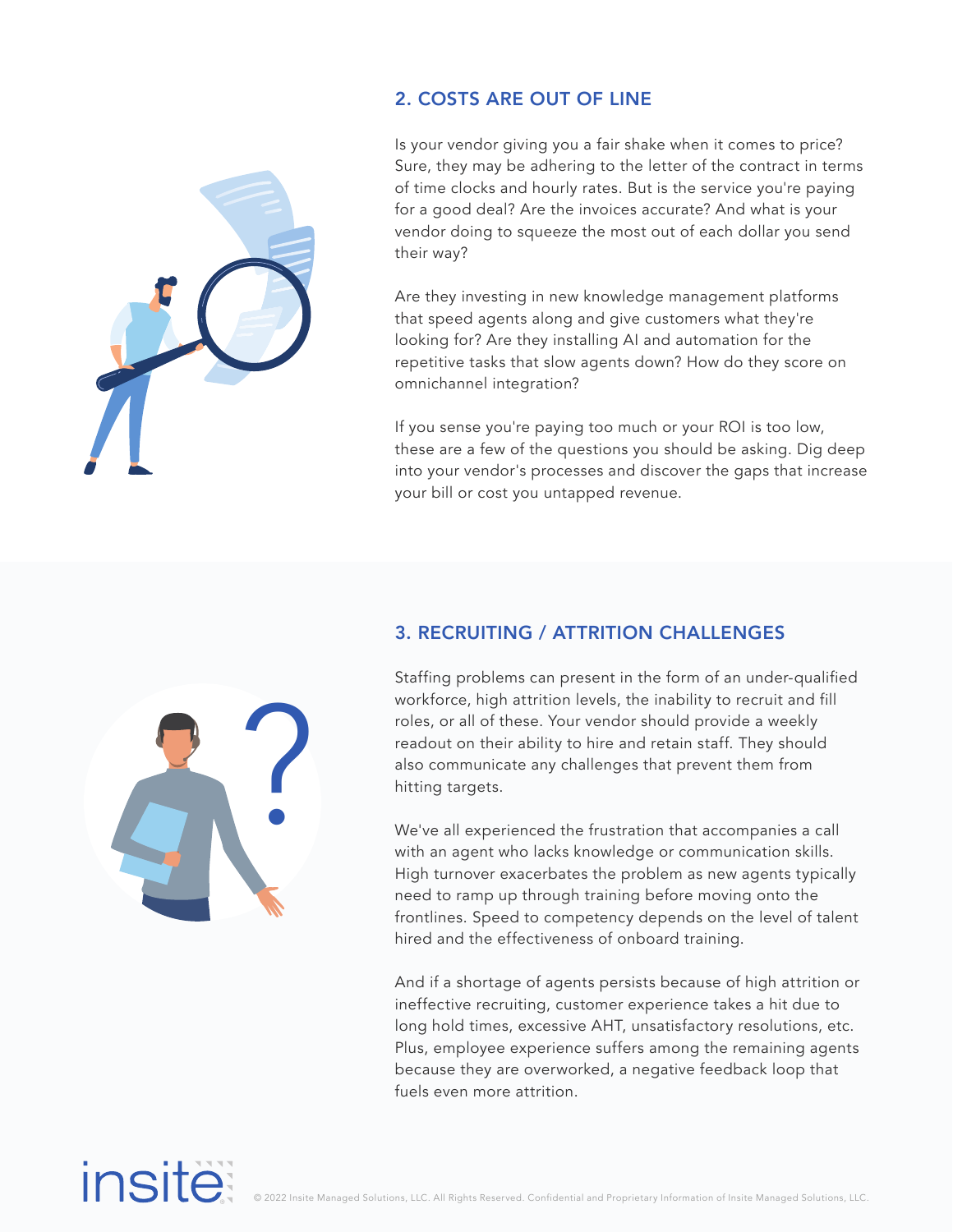## 4. CULTURE CLASH

Different companies possess different corporate cultures. Think of culture as a set of business personality traits. It's the feel of the company combined with the way work is handled. Culture may be driven by values or the lack of them. Though culture is intangible, it can be felt. Customers sense a company's culture when they interact with customer service. Culture is even more palpable to employees. They live it.

What's the feel of your company? Is it a "loose" organization or a "tight" one? Does it exude a customer-first approach? Is it upbeat, approachable, and transparent? Chances are that your company invests considerable effort to project the right image to your customers. Why? Because aside from great products and services, an appealing corporate culture cultivates brand loyalty.

Vendors are no different. You can feel their culture, and your customers can as well. The best vendor/client relationships usually feature two companies with similar cultures because a BPO should be a natural extension of your company. If your vendor does not project the same feeling your company has worked so hard to embody, you have a major disconnect.

If cultures between your company and your BPO don't align, you'll know it. Customer reviews, complaints, and sales figures will bear it out. Your vendor management team can also sense big differences in corporate culture. Symptoms may become apparent, like noticeable friction, delays, personality conflicts, or an overall sense that things aren't running as smoothly as they could be.



### 5. FRAUDULENT ACTIVITIES

Does your vendor have the right processes and systems in place to protect your company and your customers? Is anyone doing something they shouldn't?

For instance, one of our partners had a vendor with agents given access to a special perk meant for customers. The agents began using it for themselves. This situation cost our client thousands of dollars. The worst part was that the fraudulent activity wasn't even on the vendor's radar. Our client had to spot it and bring it to the BPO's attention.

In this case, the vendor clearly did not have sufficient checks and balances in place to protect the client company.